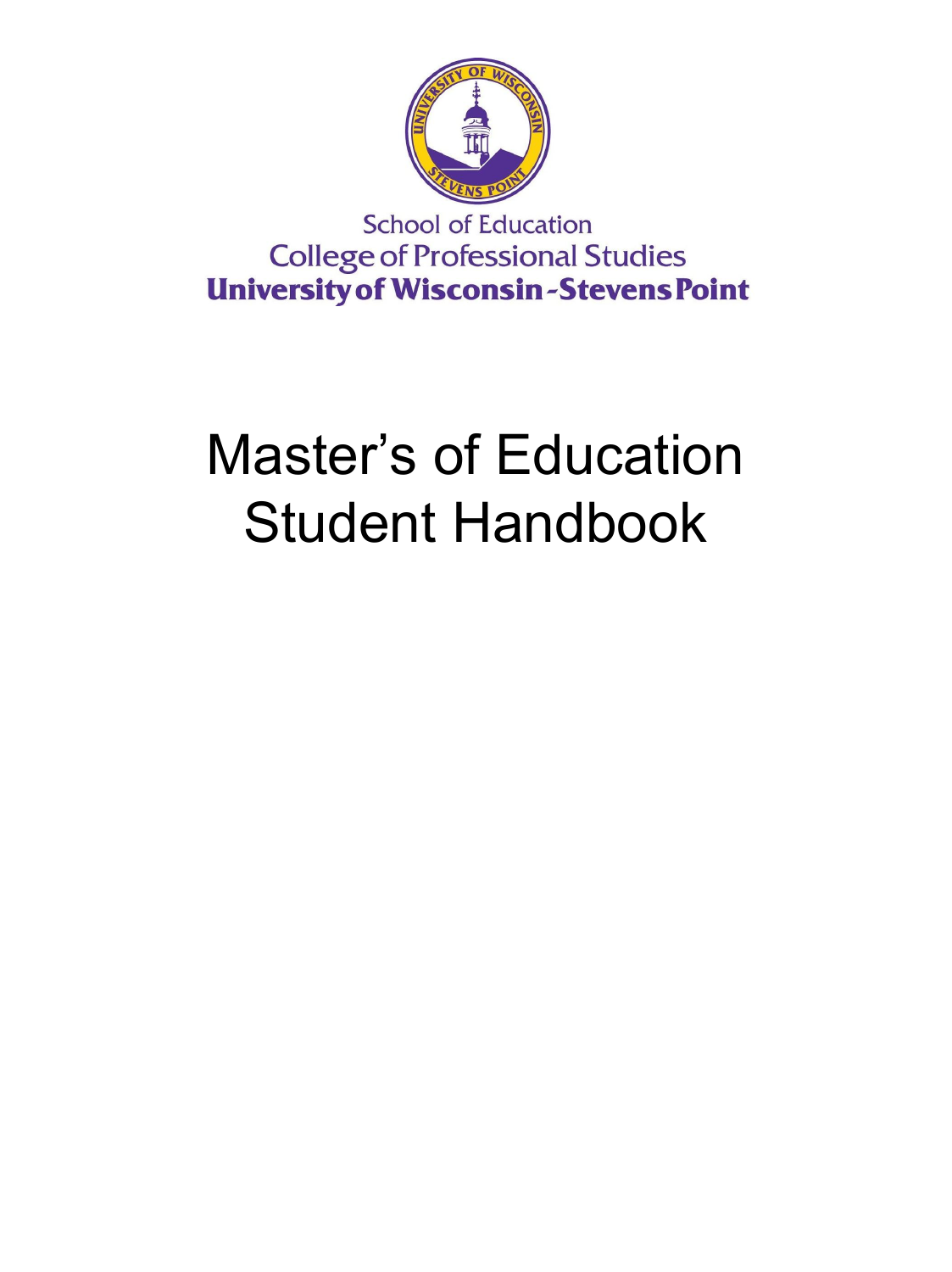## Table of Contents

<span id="page-1-0"></span>

| <b>Table of Contents</b>                   | $\boldsymbol{2}$        |
|--------------------------------------------|-------------------------|
| <b>Faculty</b>                             | 3                       |
| <b>Campus Departments</b>                  | 3                       |
| <b>Pass/Fail Policy</b>                    | $\mathbf{3}$            |
| <b>Core Requirements</b>                   | $\overline{\mathbf{4}}$ |
| <b>Program Outcomes</b>                    | $\overline{\mathbf{4}}$ |
| <b>Program Goals</b>                       | 4                       |
| <b>Comprehensive Portfolio</b>             | 5                       |
| <b>Advising</b>                            | 5                       |
| <b>Transfer of Credits</b>                 | 5                       |
| <b>Class Rolls, Attendance and Records</b> | 5                       |
| <b>Helpful Information</b>                 | 6                       |
| <b>Academic Calendar</b>                   | 6                       |
| Academic Integrity                         | 6                       |
| <b>AccesSPoint</b>                         | 6                       |
| Canvas                                     | 6                       |
| <b>Disability Services</b>                 | 6                       |
| <b>Email Accounts</b>                      | 6                       |
| <b>Office Hours</b>                        | $\overline{7}$          |
| Online class support                       | $\overline{7}$          |
| Parking                                    | $\overline{7}$          |
| Scholarships                               | $\overline{7}$          |
| <b>Testing Services</b>                    | $\overline{7}$          |
| <b>Textbooks</b>                           | $\overline{7}$          |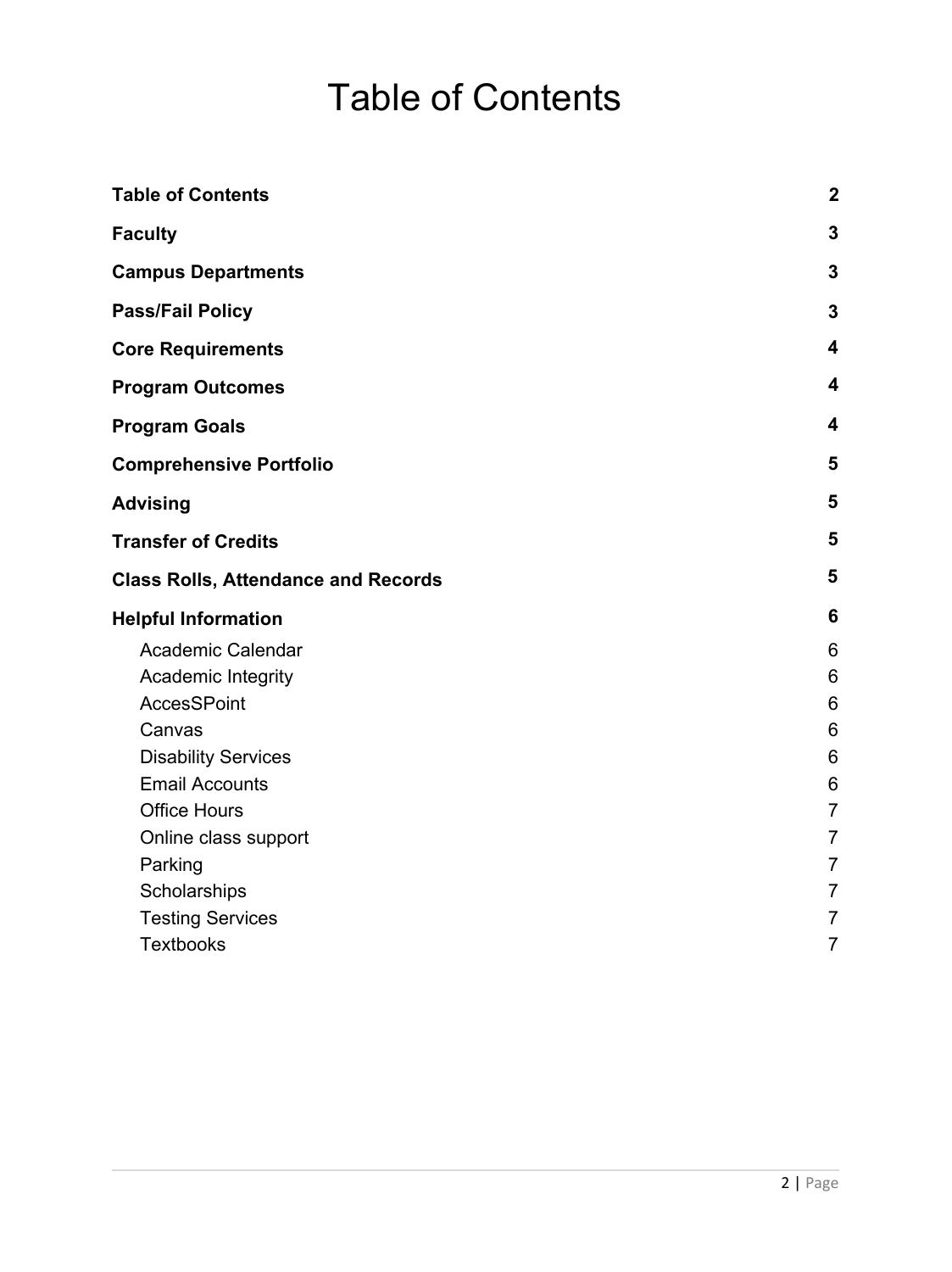## <span id="page-2-0"></span>**Faculty**

University staff and faculty are here to support you in your learning at UWSP. The following link will direct you to the School of Education faculty and staff: <https://www.uwsp.edu/education/Pages/faculty/default.aspx>

## <span id="page-2-1"></span>**Campus Departments**

| <b>Disability Services: provides</b><br>accommodations, accessibility, and<br>assistive technology for students with<br>disabilities.                     | <b>Website</b><br>Phone: 715-346-4143<br>Email: datctr@uwsp.edu                     |
|-----------------------------------------------------------------------------------------------------------------------------------------------------------|-------------------------------------------------------------------------------------|
| <b>Counseling Services: offers support to</b><br>students and helps them cope with<br>college stressors.                                                  | <b>Website</b><br>Phone: 715-346-3553                                               |
| <b>Financial Aid: supports students with</b>                                                                                                              | <b>Website</b>                                                                      |
| state and federal assistance in the form of                                                                                                               | Phone: 715-346-4771                                                                 |
| loans, grants, and scholarships.                                                                                                                          | Email: finaid@uwsp.edu                                                              |
| <b>Information and Technology Service</b><br>Desk: supports students with online<br>services (i.e. AccesSPoint, Canvas, etc.)<br>and technology services. | <b>Website</b><br>Phone: 715-346-4357 OR 1-877-832-8977<br>Email: techhelp@uwsp.edu |
| Library: offers research support through                                                                                                                  | <b>Website</b>                                                                      |
| online databases, books, and other                                                                                                                        | Phone: 715-346-2836                                                                 |
| resources.                                                                                                                                                | Email: librefd@uwsp.edu                                                             |
| <b>Records and Registration: supports</b>                                                                                                                 | <b>Website</b>                                                                      |
| students with student records                                                                                                                             | Phone: 715-346-4301                                                                 |
| management and registration.                                                                                                                              | Email: registrar@uwsp.edu                                                           |

## **Pass/Fail Policy**

The School of Education Master's of Science in Education program has adopted the following Pass/Fail policy during COVID through the Spring 2021 semester. We will revisit the need for this policy if needed at the end of the Spring 2021 semester.

- 1. Students interested in the Pass/Fail option should work with their professor to weigh all options in completing the course and determine if Pass/Fail is the best option for the student.
- 2. If Pass/Fail is the best option as determined by the collaborative efforts of the student and professor, then the student can follow the University guidelines to apply for the Pass/Fail.
- 3. The Pass/Fail option can only be used ONCE in the graduate program, for a maximum of 3 credits (10% of the required credits).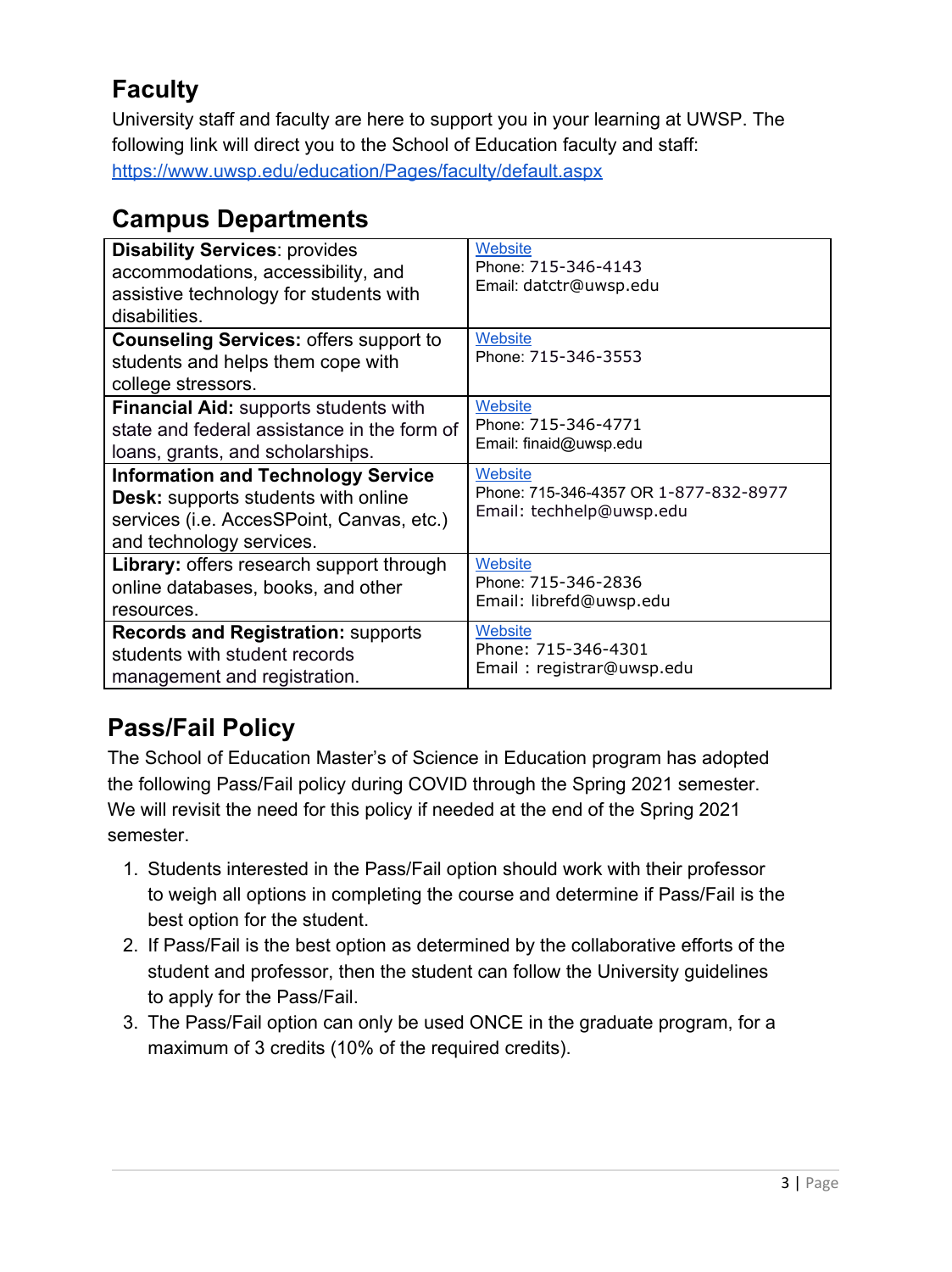## <span id="page-3-0"></span>**Core Requirements**

The Master's of Education degree requires the following:

- 1. 30 graduate credits.
- 2. A minimum of 15 of those credits must be at the 700 level or above.
- 3. 12 of those credits must be labeled as "core classes". The courses that are core and electives can be found on the [Curriculum](https://www.uwsp.edu/education/Documents/Courses.pdf) document. The [Curriculum Map](https://docs.google.com/spreadsheets/d/1JTR5AYI0p9Ni2IU3G6zuLMc9TD3Tgm1ebFujhOBx950/edit#gid=286479855.) will detail which classes are offered on what semester.
- 4. 3 credits must be from a research class.
- 5. Maintenance of a 3.0 GPA or above.
- 6. Successful completion of a comprehensive portfolio.

## <span id="page-3-1"></span>**Program Outcomes**

Master's degree graduates will demonstrate:

1. The application of graduate-level knowledge in core and research areas, as well as in the chosen emphasis area or, if seeking a general Master's degree with no emphasis area, electives.

2. The ability to integrate content knowledge into curricular, instructional, and assessment strategies for students at different educational levels or in the Master's student applicable professional area.

3. The ability to formulate, implement, and sustain evidence-based practices in an educational or professional environment.

## <span id="page-3-2"></span>**Program Goals**

Program goals are skills necessary to achieve the program outcomes. Master's degree graduates will be able to:

- 1. Self-direct their personal and professional growth.
- 2. Respond effectively to differences, equity and diversity, and global learning communities.
- 3. Align content, pedagogy, and knowledge of students to engage and guide learners as they achieve developmentally appropriate objectives.
- 4. Improve practice through critical self-reflection, self-assessment, and applied research.
- 5. Work collaboratively with colleagues, professionals, parents, guardians, families and individuals.
- 6. Demonstrate skills representative of an educational leader.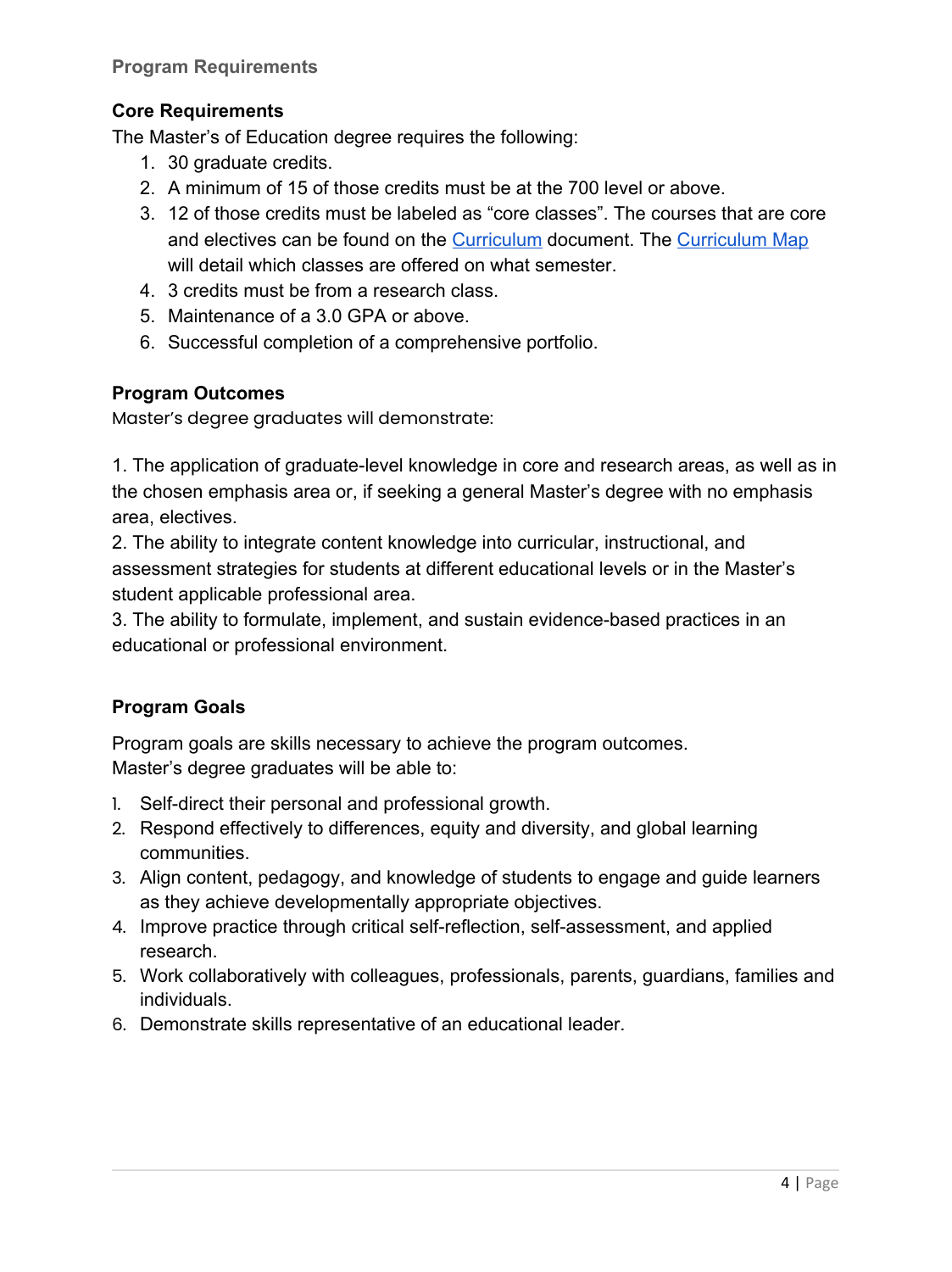## <span id="page-4-0"></span>**Comprehensive Portfolio**

During your last semester you are required to complete a comprehensive portfolio. The comprehensive portfolio and detailed instructions for this requirement is found [HERE.](https://www.uwsp.edu/education/SiteAssets/Pages/Graduate/student-resources/Comprehensive%20Portfolio%20Guidebook%20-%20SOEUWSP.pdf)

## <span id="page-4-1"></span>**Advising**

Before beginning your program you must meet with your advisor and complete a program plan that will outline the classes and timeline for your Master's Degree. It is recommended that you meet with your adviser each term to ensure your success. You may schedule a virtual advising meeting. If you need to take time off from classes here at UWSP let your advisor know so we can keep your records updated.

## <span id="page-4-2"></span>**Transfer of Credits**

You may transfer up to 9 graduate level credits from another institution. These courses must be approved by the Director of Graduate Studies. To have these credits considered, complete the [Transfer of Credit Form](https://www.uwsp.edu/education/Documents/Graduate/transfercredit.pdf) and submit official transcripts from the institution and the syllabus for the course you are requesting to have transferred in. These can be submitted via email to [soeacac@uwsp.edu.](mailto:soeacac@uwsp.edu)

## <span id="page-4-3"></span>**Class Rolls, Attendance and Records**

Attendance is checked each year at the beginning of the semester during the first eight days of class. If you are taking online classes, attendance is conducted by completing an assignment in the first eight days. If you do not attend classes or complete the first assignment the Office of Registrar will assume you are no longer attending these specific courses and remove you from the classlist. Without following appropriate drop procedures, you will still be held financially responsible for the course.

## **Program Term Limit**

UW-Stevens Point requires that you complete the masters program in seven years or less. If you require more than seven years to receive your degree you must complete the [Request for Extension to Degree](https://www.uwsp.edu/education/Pages/Graduate/forms.aspx) to be approved to continue in the program. There should be extenuating circumstances that are detailed on this form to validate the prevention of program completion within the allotted time.

## **Graduation**

One semester prior to completing your required coursework and your comprehensive portfolio you should apply to graduate. This can be done through AccesSPoint. The following link explains how to apply, where to apply, and when to apply in further detail: <https://www.uwsp.edu/regrec/Pages/graduation.aspx>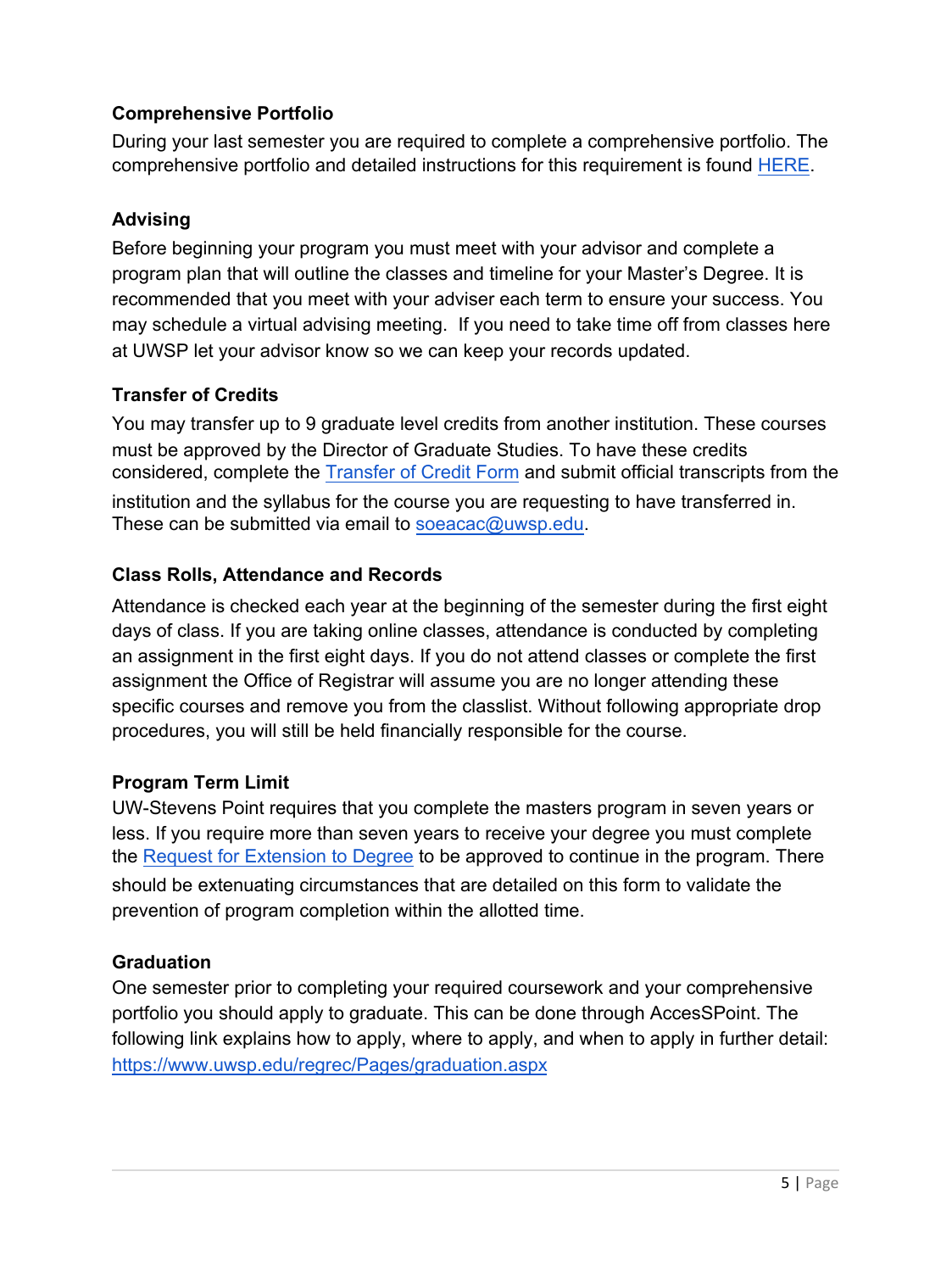## <span id="page-5-0"></span>**Helpful Information**

## <span id="page-5-1"></span>**Academic Calendar**

You will find the academic calendar for each semester here; <https://www.uwsp.edu/regrec/Pages/calendars.aspx>. It is important to note the dates for breaks and holidays.

## <span id="page-5-2"></span>**Academic Integrity**

Students can find information regarding academic and behavioral concerns through the Dean of Students website:<https://www.uwsp.edu/dos/Pages/default.aspx>

## <span id="page-5-3"></span>**AccesSPoint**

This website is used to register for upcoming courses, manage financial aid and billing, and for viewing final grades. To login in to this website you will use your UWSP login and password which you used when activating your student email account. Other information can be found here such as final exam times, any holds on your account, and applying for graduation. You can find AccesSPoint from the UWSP homepage under logins or through this link; [https://accesspoint.uwsp.edu/psp/CSPRD/?cmd=login.](https://accesspoint.uwsp.edu/psp/CSPRD/?cmd=login)

## <span id="page-5-4"></span>**Canvas**

Canvas is a learning management system that allows professors to post assignments, powerpoints, and any other information they wish you to view would like you to see. Much of your course work will be done through or in conjunction with this program online. On Canvas you are able to take online quizzes, upload assignments, and see any announcements a professor may have for you. You can find Canvas on the the UWSP homepage under the logins or through this link; <https://www.uwsp.edu/canvas/Pages/default.aspx>

## <span id="page-5-5"></span>**Disability Services**

In accordance with the University of Wisconsin-Stevens Point policy, if a student has a documented disability and requires accommodations to obtain equal access in a class, the student should contact **Disability Services**. To qualify for services you must have a written notice from a Doctor of the disability and work with the department to make accommodations.

## <span id="page-5-6"></span>**Email Accounts**

Email accounts are the main communication tool that professors will use to update students. To begin using all UWSP accounts you must first activate your account at the following link;

<https://www.uwsp.edu/infotech/Pages/Account/Manage-Your-Account.aspx>. Once you have activated your account you must change your password every six months when notified through your email account. Any questions regarding email can be found [here.](https://www.uwsp.edu/infotech/Pages/Tutorials/default.aspx)